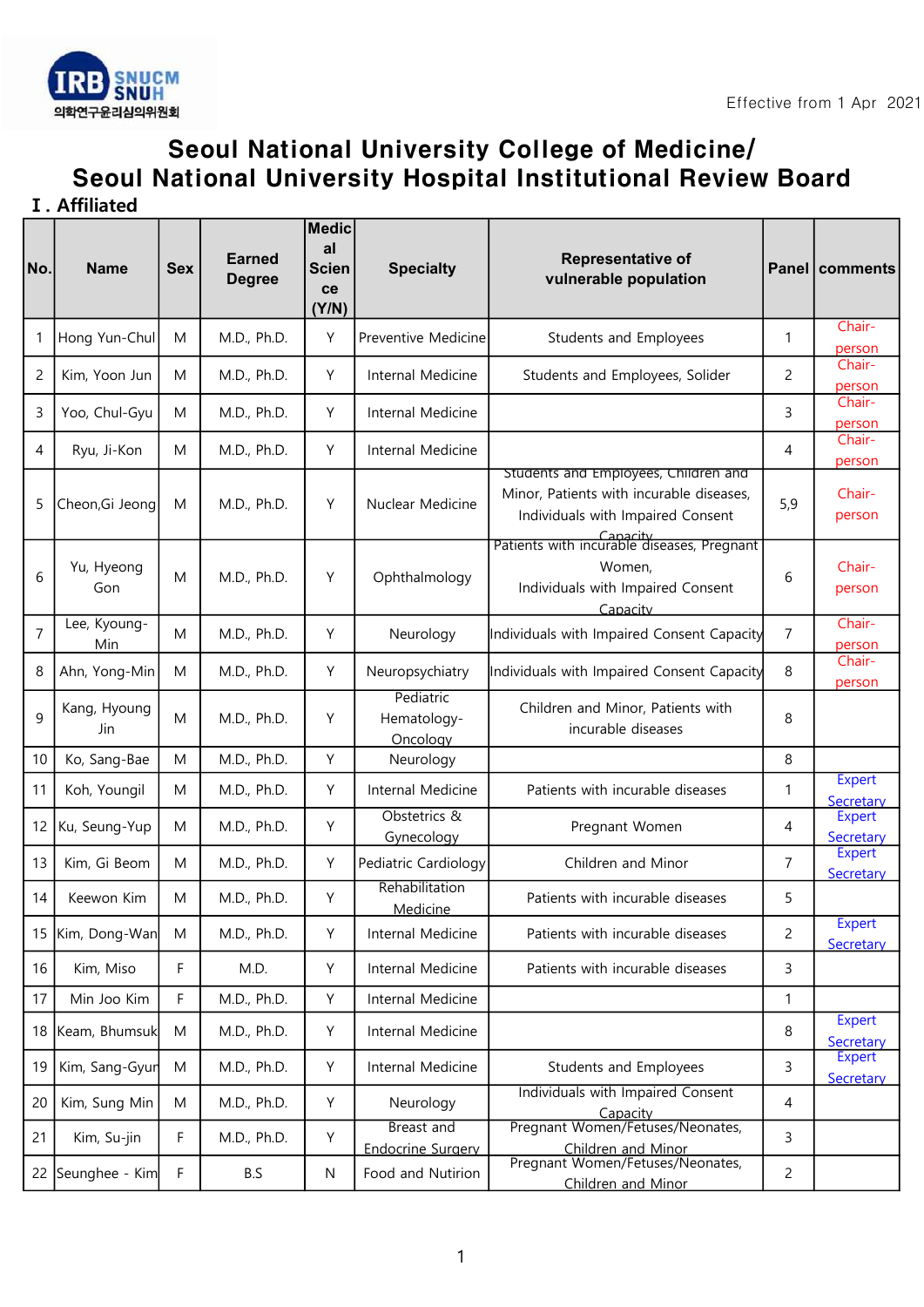

| No. | <b>Name</b>         | <b>Sex</b> | <b>Earned</b><br><b>Degree</b> | <b>Medic</b><br>al<br><b>Scien</b><br><b>ce</b><br>(Y/N) | <b>Specialty</b>                                        | <b>Representative of</b><br>vulnerable population                                                                                             |     | Panel   comments            |
|-----|---------------------|------------|--------------------------------|----------------------------------------------------------|---------------------------------------------------------|-----------------------------------------------------------------------------------------------------------------------------------------------|-----|-----------------------------|
| 23  | Kim, A Jeong        | F          | Ph.D. in<br>Pharmacy           | Y                                                        | Pharmacy                                                | Pregnant Women/Fetuses/Neonates                                                                                                               |     | <b>Alternates</b><br>member |
| 24  | Kim, Ock Joo        | F          | M.D., Ph.D.                    | Y                                                        | History of medicine<br>and<br><b>Medical Humanities</b> | Pregnant Women/Fetuses/Neonates,<br>Children and Minor                                                                                        | 9   | <b>Alternates</b><br>member |
| 25  | Eun-Hee Kim         | F          | M.D., Ph.D.                    | Y                                                        | Anesthesia and<br>pain Medicine                         | Pregnant Women/Fetuses/Neonates,<br>Children and Minor                                                                                        | 3   |                             |
| 26  | Jayoun Kim          | F          | Ph.D. in<br><b>Statistics</b>  | Y                                                        | <b>Medical Statistics</b>                               | Pregnant Women/Fetuses/Neonates,<br>Children and Minor                                                                                        | 6   | <b>MRCC</b>                 |
| 27  | Jeong-Min Kim       | M          | M.D., Ph.D.                    | Y                                                        | Neurology                                               | Individuals with Impaired Consent<br>Capacity                                                                                                 | 6   |                             |
| 28  | Kim, Jeong Hun      | M          | M.D., Ph.D.                    | Υ                                                        | Pediatric<br>Ophthalmology                              | Students and Employees, Pregnant<br>Women, Children and Minor                                                                                 | 2   | <b>Expert</b><br>Secretary  |
| 29  | Kim, Jung Hee       | F          | M.D., Ph.D.                    | Y                                                        | Internal Medicine                                       | Pregnant Women/Fetuses/Neonates                                                                                                               | 6   |                             |
| 30  | Kim, Ji-hoon        | M          | M.D., Ph.D.                    | Y                                                        | Radiology<br>Emergency                                  |                                                                                                                                               | 6   |                             |
| 31  | Kim Taegyun         | M          | M.D., Ph.D.                    | Υ                                                        | Medicine                                                |                                                                                                                                               | 3   | <b>Expert</b>               |
| 32  | Kim, Tae Min        | M          | M.D., Ph.D.                    | Y                                                        | Internal Medicine                                       | Patients with incurable diseases                                                                                                              | 3   | Secretary<br><b>Expert</b>  |
| 33  | Kim, Tae-Yong       | M          | M.D., Ph.D.                    | Y                                                        | Internal Medicine                                       | Patients with incurable diseases                                                                                                              | 8   | Secretary                   |
| 34  | Kim, Han-Joon       | M          | M.D., Ph.D.                    | Y                                                        | Neurology<br>Laboratory                                 |                                                                                                                                               | 2   | <b>Expert</b>               |
| 35  | Kim, Hyun Kyund     | F          | M.D., Ph.D.                    | Υ                                                        | Medicine                                                | Patients with incurable diseases                                                                                                              | 6,9 | Secretary                   |
| 36  | Kim, Hyun Kyund     | F          | J.D                            | N                                                        | Science of Law                                          | Pregnant Women/Fetuses/Neonates,                                                                                                              | 7   |                             |
| 37  | Kim, Hyung-<br>Kwan | M          | M.D., Ph.D.                    | Y                                                        | Internal Medicine                                       | Children and Minor, Students and<br>Employees, Soldiers                                                                                       | 4   |                             |
| 38  | Kim, Hye Young      | F          | Ph.D.                          | Y                                                        | <b>Basic Medicine</b><br>(asthma, allergy)              | Students and Employees, Pregnant<br>Women, Children and Minor                                                                                 | 8   |                             |
| 39  | Kim, Hee-Soo        | F          | M.D., Ph.D.                    | Y                                                        | Anesthesia and<br>pain Medicine                         | Children and Minor                                                                                                                            | 1   |                             |
| 40  | Hee-Jin Kim         | F          | R.N., Ph.D.                    | Υ                                                        | Science of Nursing                                      |                                                                                                                                               | 3   |                             |
| 41  | Jung Hyun Roh       | M          | D.Min                          | N                                                        | Theology,<br>psychology                                 | Patients with incurable diseases,<br>Children and Minor<br>Students and Employees, Soldiers,<br>Individuals with Impaired Consent<br>Capacity | 3   |                             |
| 42  | Ryu, Ho-Geol        | M          | M.D., Ph.D.                    | Υ                                                        | Anesthesia and<br>pain Medicine                         | Individuals with Impaired Consent<br>Capacity                                                                                                 | 4   | <b>Expert</b><br>Secretary  |
| 43  | Myung, Sun<br>Jung  | F          | M.D., Ph.D.                    | Υ                                                        | Internal Medicine                                       | Pregnant Women/Fetuses/Neonates,<br>Children and Minor<br>Patients with incurable diseases, Students<br>and Employees                         | 1   | <b>Expert</b><br>Secretary  |
|     | 44 Moon, Jee Youn   | F          | M.D., Ph.D.                    | Υ                                                        | Anesthesia and<br>pain Medicine                         |                                                                                                                                               | 8   |                             |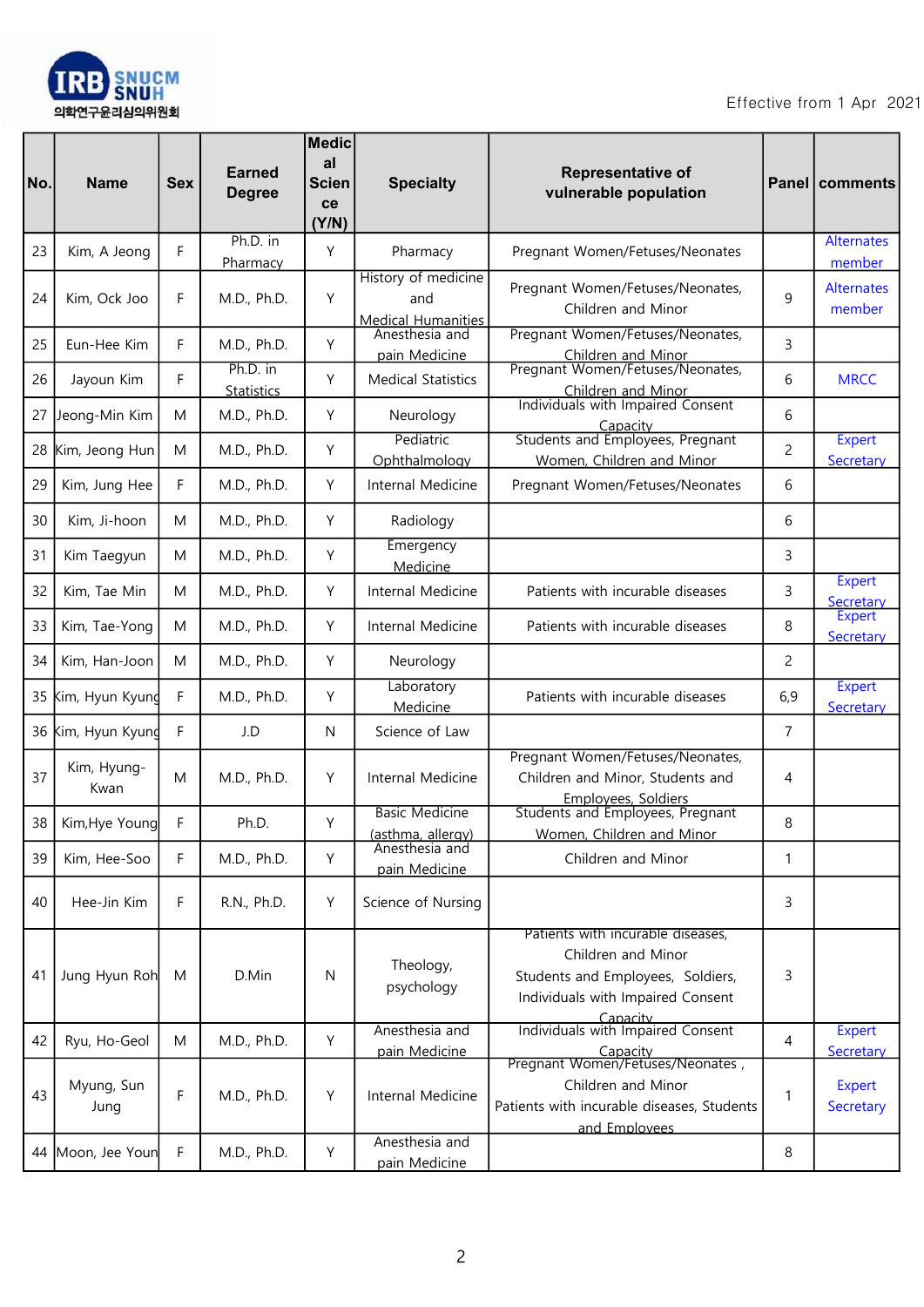

| No. | <b>Name</b>         | <b>Sex</b> | <b>Earned</b><br><b>Degree</b> | <b>Medic</b><br>al<br><b>Scien</b><br>ce<br>(Y/N) | <b>Specialty</b>                          | Representative of<br>vulnerable population                                                                        |                | Panel   comments           |
|-----|---------------------|------------|--------------------------------|---------------------------------------------------|-------------------------------------------|-------------------------------------------------------------------------------------------------------------------|----------------|----------------------------|
| 45  | Park, Moo Kyun      | M          | M.D., Ph.D.                    | Y                                                 | Otorhinolaryngology                       | Patients with incurable diseases                                                                                  | 1              |                            |
| 46  | SAMINA PARK         | F          | M.D., Ph.D.                    | Υ                                                 | Thoracic and<br>Cardiovascular<br>Surgery | Pregnant Women/Fetuses/Neonates,<br>Children and Minor                                                            | $\overline{7}$ |                            |
| 47  | Park, Sun-Kyung     | F          | M.D.                           | Υ                                                 | Anesthesia and<br>pain Medicine           | Pregnant Women/Fetuses/Neonates,<br>Children and Minor                                                            | 5              |                            |
| 48  | Park, Sung-Hye      | F          | M.D., Ph.D.                    | Y                                                 | Pathology                                 |                                                                                                                   | $\overline{7}$ | <b>Expert</b><br>Secretary |
| 49  | Park, In Kyu        | M          | M.D., Ph.D.                    | Υ                                                 | Thoracic and<br>Cardiovascular<br>Surgery | Students and Employees, Soldiers                                                                                  | 6              |                            |
| 50  | Park, JH            | M          | M.D., Ph.D.                    | Υ                                                 | Emergency<br>Medicine                     |                                                                                                                   | 8              |                            |
| 51  | Park, Joong<br>Wan  | M          | M.D., Ph.D.                    | Y                                                 | Emergency<br>Medicine                     |                                                                                                                   | 5              |                            |
| 52  | Park, Jee Eun       | F          | M.D., Ph.D.                    | Υ                                                 | Neuropsychiatry                           | Individuals with Impaired Consent<br>Capacity                                                                     | 5              |                            |
| 53  | Park, Heung-<br>Woo | M          | M.D., Ph.D.                    | Y                                                 | Internal Medicine                         |                                                                                                                   | $\overline{7}$ | <b>Expert</b><br>Secretary |
| 54  | Bae Hye Jung        | F          | Ph.D. in<br>Pharmacy           | Y                                                 | Pharmacy                                  |                                                                                                                   |                | Alternates<br>member       |
| 55  | Dong In Suh         | M          | M.D., Ph.D.                    | Υ                                                 | Pediatrics                                | Children and Minor,<br>Students and Employees                                                                     | 3              | <b>Expert</b><br>Secretary |
| 56  | Suh Sung Yun        | F          | Ph.D. Cand in<br>Pharmacy      | Υ                                                 | Pharmacy                                  |                                                                                                                   |                | Alternates<br>member       |
|     | 57 Seo, Jeong-Hwa   | M          | M.D., Ph.D.                    | Y                                                 | Anesthesia and<br>pain Medicine           | Children and Minor                                                                                                | 3              |                            |
|     | 58 Shin Dong-Yeop   | M          | M.D., Ph.D.                    | Y                                                 | Internal Medicine                         | Patients with incurable diseases                                                                                  | 8              |                            |
| 59  | Soohyun Shim        | F          | J.D                            | N                                                 | Science of Law                            | Students and Employees, Individuals with<br><b>Impaired Consent Capacity</b>                                      | 6              |                            |
| 60  | Yang, Han-Mo        | M          | M.D., Ph.D.                    | Y                                                 | Internal Medicine                         |                                                                                                                   | 1              |                            |
| 61  | Oh, Do-Youn         | F          | M.D., Ph.D.                    | Y                                                 | Internal Medicine                         | Patients with incurable diseases, Pregnant<br>Women/Fetuses/Neonates                                              | 6              | <b>Expert</b><br>Secretary |
| 62  | Oh, Myoung-<br>Don  | M          | M.D., Ph.D.                    | Y                                                 | Internal Medicine                         | Patients with incurable diseases, Soldiers                                                                        | 8              | <b>Expert</b><br>Secretary |
| 63  | Oh, Byung-Mo        | M          | M.D., Ph.D.                    | Y                                                 | Rehabilitation<br>Medicine                | Patients with incurable diseases,<br><b>Individuals with Impaired Consent</b>                                     | 1              |                            |
| 64  | Wu,Hong-Gyun        | M          | M.D., Ph.D.                    | Y                                                 | Radiation Oncology                        |                                                                                                                   | 3              |                            |
| 65  | Yoo, Seokha         | M          | M.D., Ph.D.                    | Y                                                 | Anesthesia and<br>pain Medicine           |                                                                                                                   | 2              |                            |
| 66  | Ryoo, Seung-<br>Bum | M          | M.D., Ph.D.                    | Υ                                                 | General Surgery                           | Patients with incurable diseases,<br>Students and Employees, Individuals with<br><b>Impaired Consent Capacity</b> | 6              |                            |
| 67  | Yongjae Yoo         | M          | M.D., Ph.D.                    | Y                                                 | Anesthesia and<br>pain Medicine           | Patients with incurable diseases, Soldiers                                                                        | 7              |                            |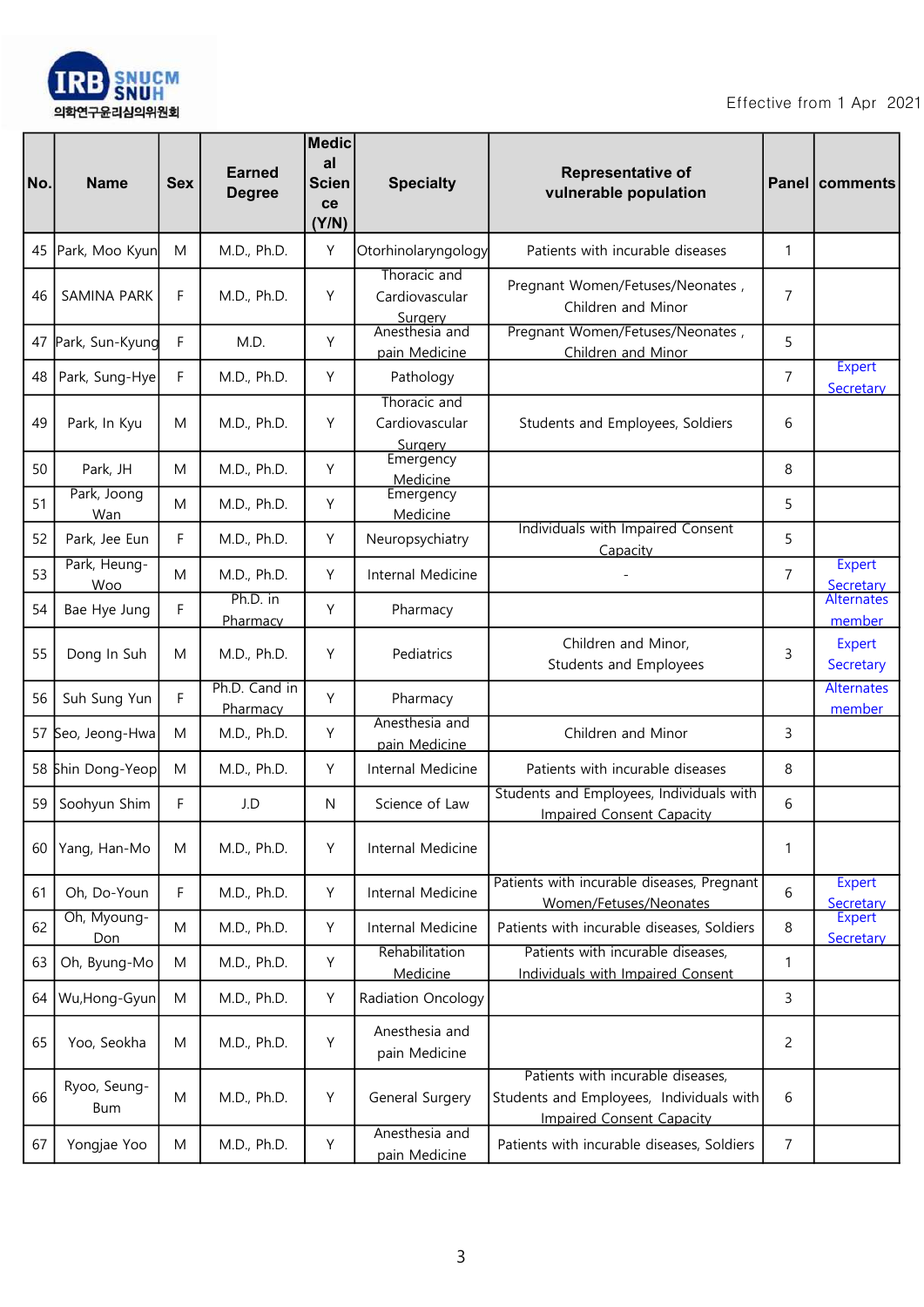

| No. | <b>Name</b>        | <b>Sex</b> | <b>Earned</b><br><b>Degree</b> | <b>Medic</b><br>al<br><b>Scien</b><br>ce<br>(Y/N) | <b>Specialty</b>                             | Representative of<br>vulnerable population                                                                                                                               |                | Panel   comments           |
|-----|--------------------|------------|--------------------------------|---------------------------------------------------|----------------------------------------------|--------------------------------------------------------------------------------------------------------------------------------------------------------------------------|----------------|----------------------------|
| 68  | Je-Yeon Yun        | F          | M.D., Ph.D.                    | Y                                                 | Neuropsychiatry                              | Pregnant Women/Fetuses/Neonates,<br>Children and Minor,                                                                                                                  | $\overline{c}$ |                            |
| 69  | Lee, Kyung-Hun     | M          | M.D., Ph.D.                    | Y                                                 | Internal Medicine                            | Patients with incurable diseases                                                                                                                                         | 7              |                            |
| 70  | Daikeon Lee        | M          | M.Div                          | N                                                 | Theology, Education                          | Students and Employees, Individuals with<br><b>Impaired Consent Capacity</b>                                                                                             | 4              |                            |
| 71  | Lee, Dong Hun      | M          | M.D., Ph.D.                    | Y                                                 | Dermatology                                  | Children and Minor,<br><b>Students and Employees</b>                                                                                                                     | $\overline{c}$ | <b>Expert</b><br>Secretary |
| 72  | Lee, Maria         | F          | M.D., Ph.D.                    | Y                                                 | Obstetrics &<br>Gynecology                   | Pregnant Women/Fetuses/Neonates,<br>Children and Minor                                                                                                                   | $\overline{7}$ |                            |
| 73  | Lee, Sang Hyub     | M          | M.D., Ph.D.                    | Y                                                 | Internal Medicine                            |                                                                                                                                                                          | 2              |                            |
| 74  | Lee Sung Ho        | M          | M.D., Ph.D.                    | Y                                                 | Neurosurgery                                 | Patients with incurable diseases,<br>Individuals with Impaired Consent<br>Capacity, Patients with incurable diseases                                                     |                |                            |
| 75  | Lee, Su Hyun       | F          | M.D., Ph.D.                    | Y                                                 | Radiology                                    |                                                                                                                                                                          | 2              |                            |
| 76  | Lee, Seung-Pyo     | M          | M.D., Ph.D.                    | Y                                                 | Internal Medicine                            |                                                                                                                                                                          | 6              |                            |
| 77  | Lee, Young Ah      | F          | M.D., Ph.D.                    | Y                                                 | Pediatric<br>Endocrinology and<br>Metabolism | Children and Minor                                                                                                                                                       | 7              |                            |
| 78  | Lee, Yu Jin        | F          | M.D., Ph.D.                    | Y                                                 | Neuropsychiatry                              | Patients with incurable diseases,<br>Individuals with Impaired Consent<br>Canacity                                                                                       | 4              |                            |
| 79  | Joo Ho Lee         | M          | M.D., Ph.D.                    | Y                                                 | Radiation Oncology                           |                                                                                                                                                                          | 5              |                            |
| 80  | Ji-Hyun Lee        | F          | M.D., Ph.D.                    | Y                                                 | Anesthesia and<br>pain Medicine              |                                                                                                                                                                          | 8              |                            |
| 81  | Lee, Hajeong       | F          | M.D., Ph.D.                    | Υ                                                 | Internal Medicine                            | Patients with incurable diseases<br>Pregnant Women, Children and Minor,<br><b>Students and Employees</b>                                                                 | 6              |                            |
| 82  | Lee, Hannah        | F          | M.D., Ph.D.                    | Υ                                                 | Anesthesia and<br>pain Medicine              | Pregnant Women/Fetuses/Neonates                                                                                                                                          | 6              |                            |
| 83  | Lee Hyun Jung      | F          | M.D., Ph.D.                    | Y                                                 | Internal Medicine                            | Students and Employees                                                                                                                                                   | 4              |                            |
| 84  | Lee, Howard        | M          | M.D., Ph.D.                    | Y                                                 | Clinical<br>Pharmacology and<br>Therapeutics | Students and Employees,<br>Soldiers                                                                                                                                      | 5              |                            |
| 85  | Lee HeaJin         | F          | M.A.                           | N                                                 | <b>Bioethics</b>                             | Patients with incurable diseases,<br>Pregnant Women/Fetuses/Neonates,<br>Children and Minor,<br>Students and Employees,<br>Individuals with Impaired Consent<br>Canacity | 5              |                            |
| 86  | Lee, Whal          | M          | M.D., Ph.D.                    | Y                                                 | Radiology                                    |                                                                                                                                                                          | 5              | <b>Expert</b><br>Secretary |
| 87  | Seon Hee Lim       | F          | M.D., Ph.D.                    | Y                                                 | Internal Medicine                            | Pregnant Women/Fetuses/Neonates,<br>Children and Minor                                                                                                                   | $\overline{c}$ |                            |
| 88  | Joo Hyun Lim       | F          | M.D., Ph.D.                    | Υ                                                 | Internal Medicine                            |                                                                                                                                                                          | $\overline{7}$ |                            |
| 89  | Myoung-jin<br>Jang | F          | Ph.D. in<br><b>Statistics</b>  | Υ                                                 | <b>Medical Statistics</b>                    | Pregnant Women/Fetuses/Neonates,<br>Children and Minor                                                                                                                   | $\overline{c}$ | <b>MRCC</b>                |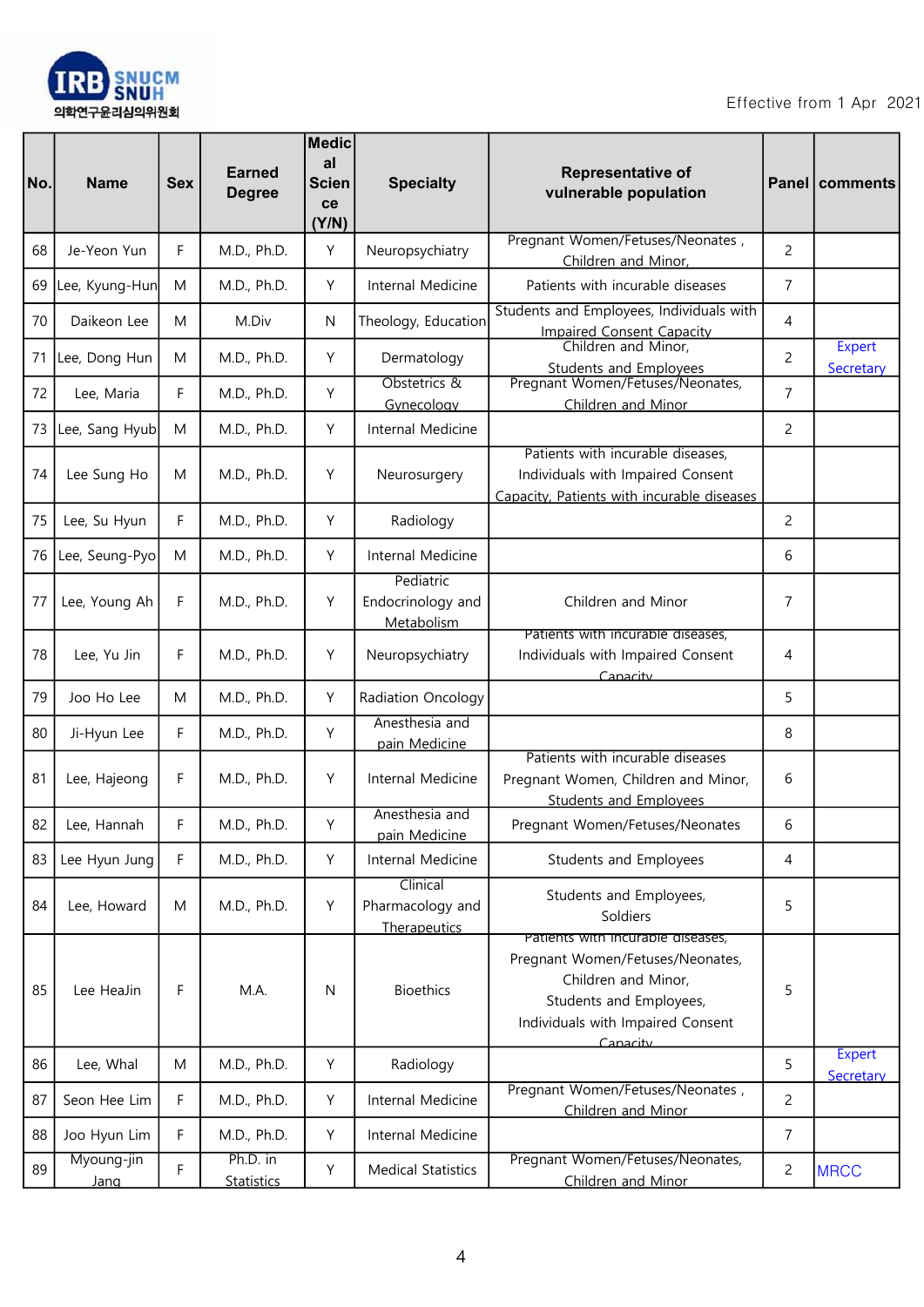

| No. | <b>Name</b>                      | <b>Sex</b> | <b>Earned</b><br><b>Degree</b> | <b>Medic</b><br>al<br><b>Scien</b><br>ce<br>(Y/N) | <b>Specialty</b>                                       | <b>Representative of</b><br>vulnerable population                                                                         |                | <b>Panel   comments</b>     |
|-----|----------------------------------|------------|--------------------------------|---------------------------------------------------|--------------------------------------------------------|---------------------------------------------------------------------------------------------------------------------------|----------------|-----------------------------|
| 90  | Jung Jae Yun                     | M          | M.D., Ph.D.                    | Y                                                 | Pediatric Emergency<br>Medicine                        | Children and Minor                                                                                                        | 1              |                             |
| 91  | Chung<br>Hyunsoo                 | M          | M.D., Ph.D.                    | Y                                                 | Internal Medicine                                      | Students and Employees,<br>Soldiers                                                                                       | $\overline{7}$ |                             |
| 92  | Chung, Hyun<br>Hoon<br>DONG HYUN | M          | M.D., Ph.D.                    | Y                                                 | Obstetrics &<br>Gynecology<br>Pediatric                | Pregnant Women/Fetuses/Neonates<br>Soldiers                                                                               | 1              | <b>Expert</b><br>Secretary  |
| 93  | JO                               | M          | M.D., Ph.D.                    | Υ                                                 | Ophthalmology                                          | Children and Minor<br><b>Students and Employees</b>                                                                       | 5              |                             |
| 94  | Cho, Belong                      | M          | M.D., Ph.D.                    | Y                                                 | Family Medicine                                        | Students and Employees                                                                                                    | 4              | <b>Expert</b><br>Secretary  |
| 95  | Cho, Sungkyu                     | M          | M.D., Ph.D.<br>Cand            | Υ                                                 | Thoracic and<br>Cardiovascular                         |                                                                                                                           | 3              |                             |
| 96  | <b>Sung Yong</b><br><b>CHO</b>   | M          | M.D., Ph.D.                    | Y                                                 | Urology                                                | Students and Employees, Individuals with<br><b>Impaired Consent Capacity</b>                                              | 2              |                             |
| 97  | Cho Soo-Jeong                    | F          | M.D., Ph.D.                    | Y                                                 | Internal Medicine                                      | Patients with incurable diseases, Children<br>and Minor,                                                                  | 8              |                             |
| 98  | Cho Su Jin                       | F          | M.A.                           | N.                                                | Healthcare<br>Management /                             | Students and Employees                                                                                                    |                | <b>Alternates</b><br>member |
| 99  | Cho, Young<br>Dae                | M          | M.D., Ph.D.                    | Y                                                 | Neurosurgery                                           | Individuals with Impaired Consent<br>Capacity                                                                             | 4              |                             |
| 100 | Cho eun jung                     | F          | M.S                            | Y                                                 | Pharmacy                                               |                                                                                                                           |                | <b>Alternates</b><br>member |
| 101 | Cho, Hyun-Jai                    | M          | M.D., Ph.D.                    | Y                                                 | Internal Medicine                                      | Patients with incurable diseases<br>Students and Employees, Individuals with<br><b>Impaired Consent Capacity</b>          | 8              | <b>Expert</b><br>Secretary  |
| 102 | Chie, Eui Kyu                    | M          | M.D., Ph.D.                    | Y                                                 | Radiation Oncology                                     |                                                                                                                           | 5              | <b>Expert</b><br>Secretary  |
| 103 | Jin, Ung Sik                     | M          | M.D., Ph.D.                    | Y                                                 | lastic &<br>Reconstructive<br>Surgery                  | Patients with incurable diseases, Students<br>and Employees                                                               | 1              |                             |
|     | 104 Cha, Jeong Hee               | F          | B.A                            | Υ                                                 | Pathology                                              | Pregnant Women/Fetuses/Neonates<br><b>Students and Employees</b>                                                          |                | <b>Alternates</b><br>member |
| 105 | Choy, Young<br><b>Bin</b>        | ${\sf M}$  | Ph.D. in<br>Engineering        | Υ                                                 | <b>Biomedical</b><br>Engineering                       | Students and Employees                                                                                                    | 5              |                             |
| 106 | Yunhee Choi                      | F          | Ph.D. in<br><b>Statistics</b>  | Y                                                 | <b>Medical Statistics</b>                              | Pregnant Women/Fetuses/Neonates,<br>Children and Minor,                                                                   | $\overline{7}$ | <b>MRCC</b>                 |
| 107 | Jae-Woong<br>Choi                | M          | M.D., Ph.D.                    | Y                                                 | Thoracic and<br>Cardiovascular<br>Surgery<br>Pediatric |                                                                                                                           | 4              |                             |
| 108 | Choi, Jung<br>Yoon               | F          | M.D.                           | Υ                                                 | Hematology-<br>Oncology                                | Patients with incurable diseases<br>Pregnant Women/Fetuses/Neonates,<br>Children and Minor                                | 2              |                             |
| 109 | Jeong Yun<br>Choi                | F          | M.S                            | Y                                                 | Pharmacy                                               |                                                                                                                           |                | <b>Alternates</b><br>member |
| 110 | Choe, Pyoeng<br>Gyun             | M          | M.D., Ph.D.                    | Y                                                 | Internal Medicine                                      | Soldiers                                                                                                                  | 7,9            |                             |
|     | 111 Paeng, Jin Chul              | M          | M.D., Ph.D.                    | Y                                                 | Nuclear Medicine                                       | Patients with incurable diseases,<br>Students and Employees,<br>Soldiers<br>Individuals with Impaired Consent<br>Canacity | 6              | <b>Expert</b><br>Secretary  |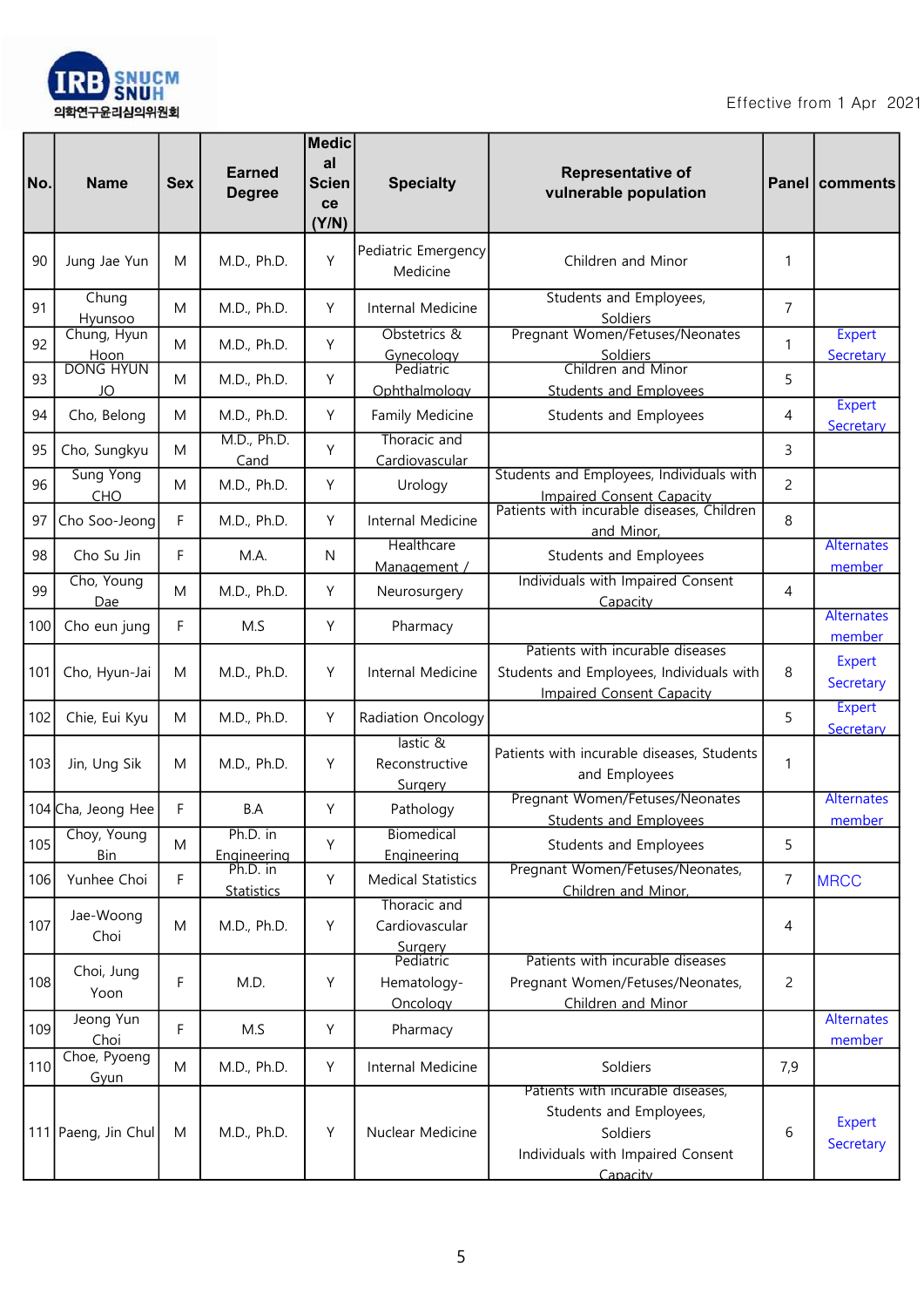

| No. | <b>Name</b>         | <b>Sex</b> | <b>Earned</b><br><b>Degree</b> | Medic<br>al<br>Scien<br>ce<br>(Y/N) | <b>Specialty</b>                     | <b>Representative of</b><br>vulnerable population |     | Panel   comments           |
|-----|---------------------|------------|--------------------------------|-------------------------------------|--------------------------------------|---------------------------------------------------|-----|----------------------------|
| 112 | Seo Kyung<br>Hahn   | F          | Ph.D. in<br><b>Statistics</b>  | Υ                                   | <b>Medical Statistics</b>            |                                                   | 4   | <b>MRCC</b>                |
| 113 | Seung Seok<br>Han   | M          | M.D., Ph.D.                    | Y                                   | Internal Medicine                    |                                                   |     |                            |
|     | 114 Han, Jung-Kyu   | M          | M.D., Ph.D.                    | Y                                   | Internal Medicine                    |                                                   | 2   |                            |
|     | 115 Han, Hyuk-Soo   | M          | M.D., Ph.D.                    | Υ                                   | Orthopedic Surgery                   |                                                   | 5   | <b>Expert</b><br>Secretary |
| 116 | Hong, Kyung<br>Taek | M          | M.D.                           | Υ                                   | Pediatric<br>Hematology-<br>Oncology | Children and Minor                                | 1   |                            |
| 117 | Eung Soo<br>Hwang   | M          | M.D., Ph.D.                    | Y                                   | Microbiology                         |                                                   | 4,9 |                            |

## Ⅱ.Non-Affiliated

| No.            | <b>Name</b>                     | <b>Sex</b> | <b>Earned</b><br><b>Degree</b> | <b>Medic</b><br>al<br><b>Scien</b> | <b>Specialty</b>                        | <b>Representative of</b><br>vulnerable population                                                                                               |                | <b>Panel   comments</b> |
|----------------|---------------------------------|------------|--------------------------------|------------------------------------|-----------------------------------------|-------------------------------------------------------------------------------------------------------------------------------------------------|----------------|-------------------------|
| 1              | KIM, YONG KIL                   | M          | Ph.D.                          | N                                  | Science of Law                          |                                                                                                                                                 | 2              |                         |
| $\overline{c}$ | Hyun Howi Kim                   | F          | B.A                            | N                                  | Mediation,<br>Meditation,<br>Counselina | Patients with incurable diseases,<br>Pregnant Women, Children and Minor,                                                                        | 6              |                         |
| 3              | Hye-Yeon-Kim                    | F          | B.A                            | N                                  | Science of Law                          | Individuals with Impaired Consent<br>Students and Employees<br>Individuals with Impaired Consent<br>Patients with incurable diseases,           | $\overline{7}$ |                         |
| 4              | Hosoo Ryu                       | F          | <b>LLB</b>                     | N                                  | Law, English                            | Pregnant Women, Children and Minor,<br><b>Students and Employees</b>                                                                            | 5              |                         |
| 5              | <b>Hye Young</b><br>Park        | F          | M.A.                           | N                                  | Social Welfare                          | Patients with incurable diseases,<br>Pregnant Women/Fetuses/Neonates,<br>Patients with incurable diseases, Pregnant                             | 2.4.9          |                         |
| 6              | Eun Ha Song                     | F          | <b>MSW</b>                     | N                                  | Social Welfare                          | Women/Fetuses/Neonates, Children and<br>Minor                                                                                                   | 3              |                         |
| $\overline{7}$ | Jin Young Ahn                   | M          | M.E                            | N                                  | Engineering, Law                        |                                                                                                                                                 | 8              |                         |
| 8              | <b>YEONG CHAN</b><br><b>LIM</b> | M          | <b>MBA</b>                     | N                                  | <b>Business</b><br>Management           | Students and Employees,<br>Soldiers, Individuals with Impaired                                                                                  | 1              |                         |
| 9              | AE RI JUNG                      | F          | M.A                            | N                                  | Korean literature                       | Pregnant Women/Fetuses/Neonates,<br><b>Children and Minor</b>                                                                                   | 1              |                         |
| 10             | Gug Hyeon Cho                   | M          | Ph.D., S.J.D.                  | N                                  | Policy Sciences, Law                    | <b>Students and Employees</b><br>Individuals with Impaired Consent<br><b>Patients with incurable alseases,</b>                                  | 5              |                         |
| 11             | Su Jin Cho                      | F          | Ph.D.                          | N                                  | Biological science,<br>Law              | Pregnant Women/Fetuses/Neonates,<br>Children and Minor<br>Students and Employees,<br>Soldiers,<br>Individuals with Impaired Consent<br>Canacity | 6              |                         |